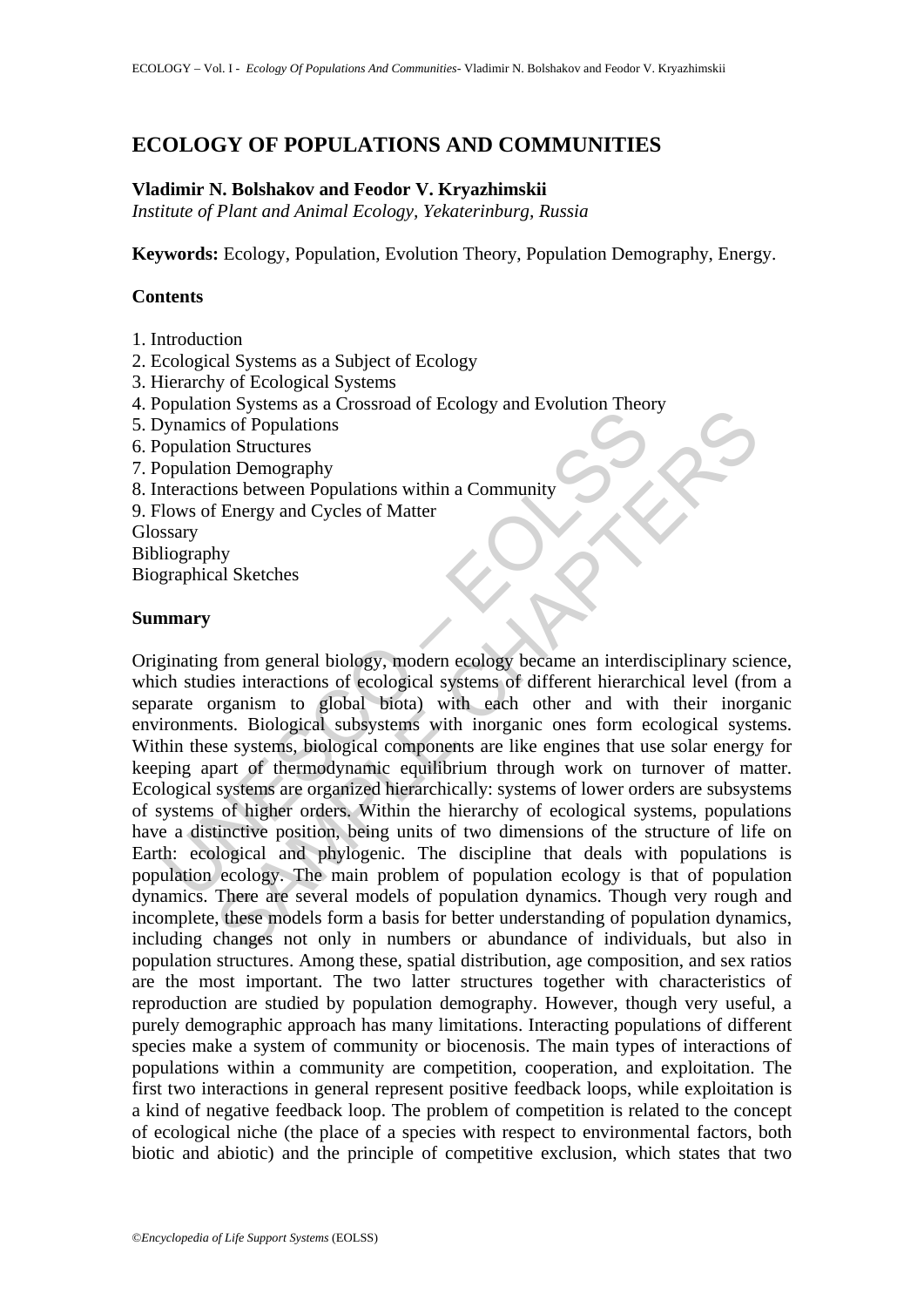species occupying the same ecological niche would never coexist. However, it is still debatable whether this principle has its own significance or is just a tautology. Exploitation is responsible for energy and matter flows through a community. With respect to this flow, populations are classified as producers, consumers, and reducers. Producers (green plants) use solar energy directly for synthesizing organic matter, consumers use living organic matter for further transformation of energy, while reducers utilize dead organic mass. These groups are defined as trophic levels. Flows of energy and matter make food chains coming from producers to consumers and reducers. Food chains have crossings, forming a food web. The flows of energy drive the turnovers of chemical elements, which are called biogeochemical cycles.

# **1. Introduction**

word "ecology" has the same root as "economics." The former<br>ek as "knowledge about ones own house" and the latter as "house<br>ous that to keep the house properly it is better to know a<br>orically economics as a science was est "ecology" has the same root as "economics." The former is translated frow the same root as "economics" and the latter as "housekeeping." It seem the bouse properly it is better to know about it. However the coconomics as a The word "ecology" has the same root as "economics." The former is translated from Greek as "knowledge about ones own house" and the latter as "housekeeping." It seems obvious that to keep the house properly it is better to know about it. However, historically economics as a science was established earlier than ecology. The "house" that is the focus of economics is more an artificial one, with surrounding nature being regarded as just a resource for this, while ecology studies the natural "house" of humankind—its environment on Earth.

Ecology as a science originated from general biology. The term has been in use since the 1880s when Haeckel introduced it into scientific terminology for the first time. The main efforts of botanists and zoologists before this time were concentrated around the problem of classification of different biological objects. Haeckel was the first biologist to realize the importance of studying interactions between different organisms and their environments.

He defined the subject of ecology as studying an animal within its own "house," that is, in its natural environment. In other words, ecology initially dealt with the interactions of an organism with its environment. Ecology has progressed a long way since that time, and now it has become an interdisciplinary science, dealing with the interactions of living (biological) systems of different hierarchical levels—from an organism to the global biota—with their environments. Among the modern ecological sciences, population ecology has its own place, being one of the most basic ecological disciplines.

# **2. Ecological Systems as a Subject of Ecology**

The unity of a biological system of a particular hierarchical level with its environment (which includes both abiotic and biological systems, different from the given one) makes an ecological system. Hence, an ecological system is one that consists of at least two interacting subsystems—biotic and abiotic. Each of these are, in turn, a unity of some subsystems of lower hierarchical level. For example, a human organism is a system of different functional systems of organs and tissues (such as blood system, digestive system, nervous system, etc.). The principal scheme of an ecological system is presented in Figure 1.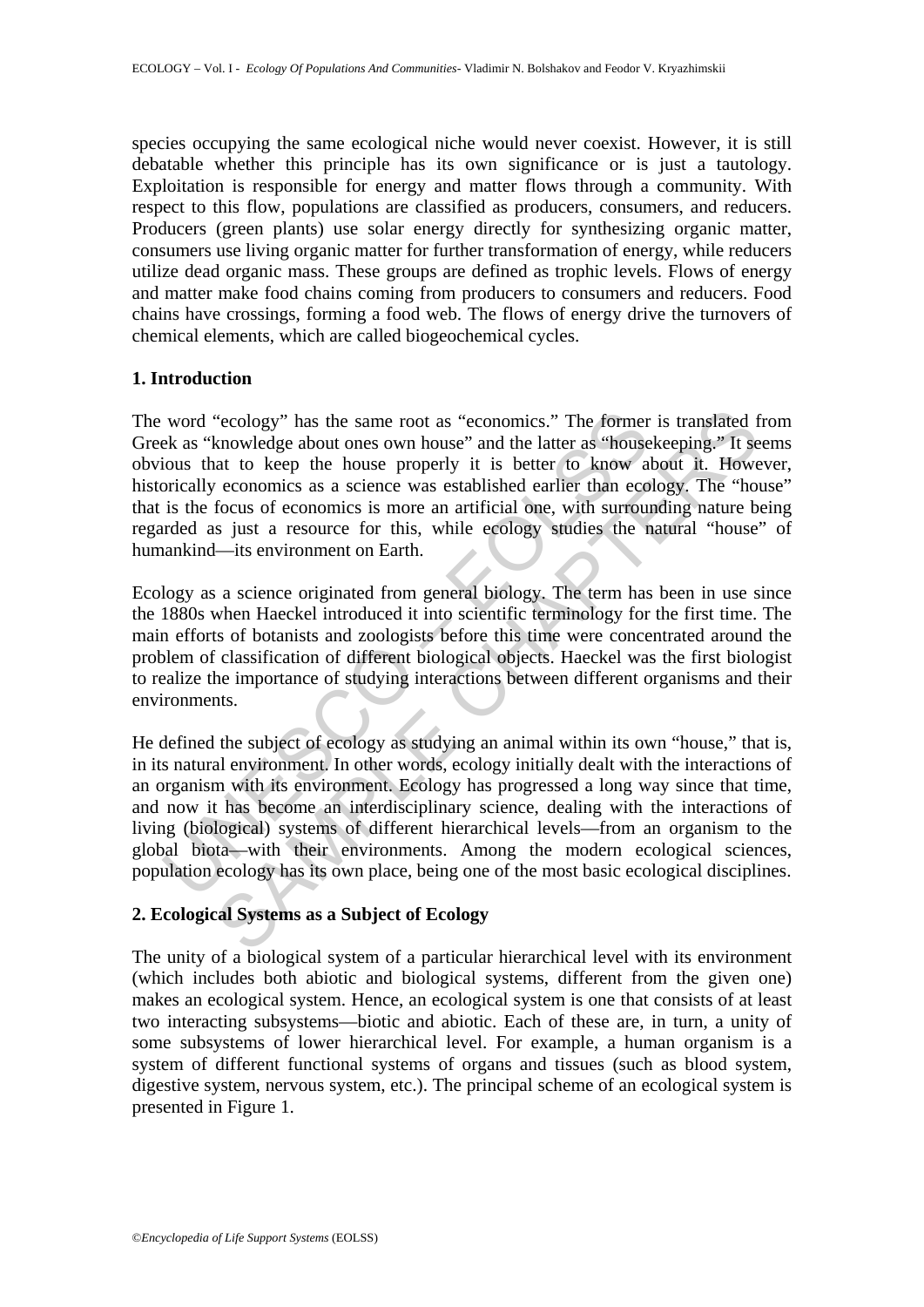

Figure 1. The scheme of an ecological system

Figure 1. The scheme of an ecological system<br>reading to the best information of a reduced and point of the semi-<br>nonic systems should in fact be subjected to the same general land<br>to other ecological systems.<br>It is other e Figure 1. The scheme of an ecological system<br>ans are alive, then in a general sense systems organized around them are<br>ones. Therefore, from the viewpoint of an ecologist all the social<br>systems should in fact be subjected t Since humans are alive, then in a general sense systems organized around them are also ecological ones. Therefore, from the viewpoint of an ecologist all the social and economic systems should in fact be subjected to the same general laws and regularities as all to other ecological systems.

All living (and, consequently, ecological) systems possess the following important characteristics:

- 1. Living systems are dynamic; i.e. they always change in time and/or space.
- 2. Living systems are open; i.e. they exchange matter, energy, and information with other living systems and their inorganic environments.
- 3. Living systems are capable of self-replication. In other words they can produce copies of themselves made from the matter and using energy both taken from their environment.
- 4. Living systems grow, develop (self-organize), and then become senescent. Aging is a typical feature of any living system.
- 5. Living systems are always very complex. This means that the number of possible structures of a system is big, and it consists of a great number of elements, each of these is also a complex.
- 6. The responses of living systems to external factors as well as interactions between components of living systems are not linear. This nonlinearity means that one cause could have different consequences and/or different causes would have similar consequences under the different states of a system and/or its environment.
- 7. Living systems have memory; i.e. their development and evolution are dependent on their states in the past.

Existence of living systems is determined by the first and second laws of thermodynamics. The first law states that energy does not appear from nothing, nor does it disappear. This provides a basis for estimations of energy balance. For example, if the flow of energy that comes into a system (e.g. food taken by an animal per day) exceeds outgoing energy flow (excretion and respiration) then the amount of energy within a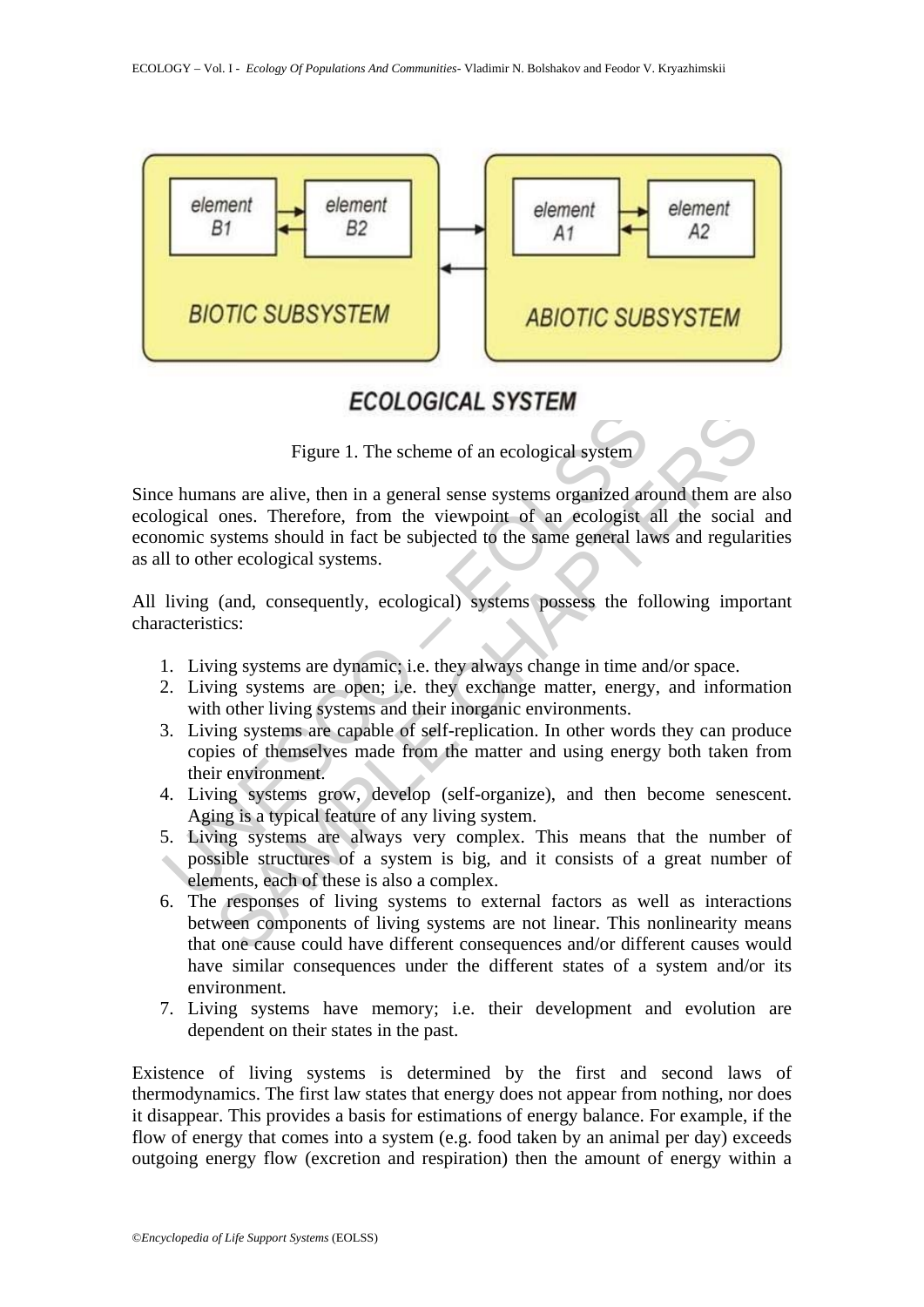system increases (the animal starts to grow more rapidly and/or becomes fatter).

"gy. The more complex and organized a system is, the more worst f a part of thermodynamic equilibrium, and the more energy incensation of energy fosses due to irreversible processes. Consect of free energy from an open sys is the more complex and organized a system is, the more work it does to 1 of thermodynamic equilibrium, and the more energy income is needee ion of energy losses due to inveversible processes. Consequently, the rate energy The second law is perhaps even more important for an understanding of ecological systems. Since energy is a measure of ability to work, then different forms of energy exist depending on what kind of work is done—electric, osmotic, biochemical, mechanical, etc. However, there is an ultimate form of energy—heat—that cannot be used for any work, i.e. that cannot be transformed into any other type of energy. The second law of thermodynamics states that transformation of energy from one form to another is always accompanied by losses of part of it that comes into this ultimate form. If there is no external source of free energy then a system will evolve to the state of thermodynamic equilibrium (thermal chaos). Therefore, the outgoing flow of energy is inevitably present in open dynamic systems and, consequently, these cannot persist for a long time if these losses of energy are not compensated by the incoming flow of free energy. The more complex and organized a system is, the more work it does to keep itself a part of thermodynamic equilibrium, and the more energy income is needed for compensation of energy losses due to irreversible processes. Consequently, the rate of loss of free energy from an open system in the steady state (when the inflow of free energy is equal to its losses due to inevitable irreversible processes) could serve as a measure of its complexity and organization. The Russian scientist Bauer was the first to proclaim the principle of "thermodynamic unequilibrium" of living systems as early as 1937. He stated that "all and only living systems work constantly against thermodynamic equilibrium that is demanded by chemical and physical laws." Later (in 1945) Schrödinger provided scientific arguments for this principle.

The inevitability of losses of free energy in biological systems leads to a constant process of disintegration of organic structures which is accompanied by release of energy stored in biochemical bonds in the form of heat. The existence of living systems is only possible due to continual replacement of constantly disintegrating organic structures by newly synthesized ones with the use of incoming free energy. Therefore, the state of living systems is always dynamic.

Because of their constant work against thermodynamic equilibrium, biological subsystems play the most active role within ecological systems, serving as "engines" of the constant turnover of matter in the course of immeasurable biochemical reactions of synthesis and disintegration of organic matter. The products of this disintegration come to inorganic environmental systems, being then used for resynthesizing lost organic structures. Clearly, this huge work needs some extrinsic source of free energy. The sun is the only external source of energy known for our planet, which is powerful enough. Certain biological systems (primary producers, represented mainly by green plants) "capture" the energy of sunlight in the process of photosynthesis and then store it in the form of biochemical bonds of organic matter synthesized from inorganic components taken from the environment. Carbon dioxide, water, and nitrates are the most important of these. On the other hand, the vital inorganic substance oxygen is generated in the process of photosynthesis. Then the energy of chemical bonds is converted into other forms of energy (heat, movements, etc.) by means of biochemical and physiological processes. One of the most fundamental processes is respiration, which provides material for creating different types of organic molecules after decomposing other types. According to the second law of thermodynamics, part of the energy stored in these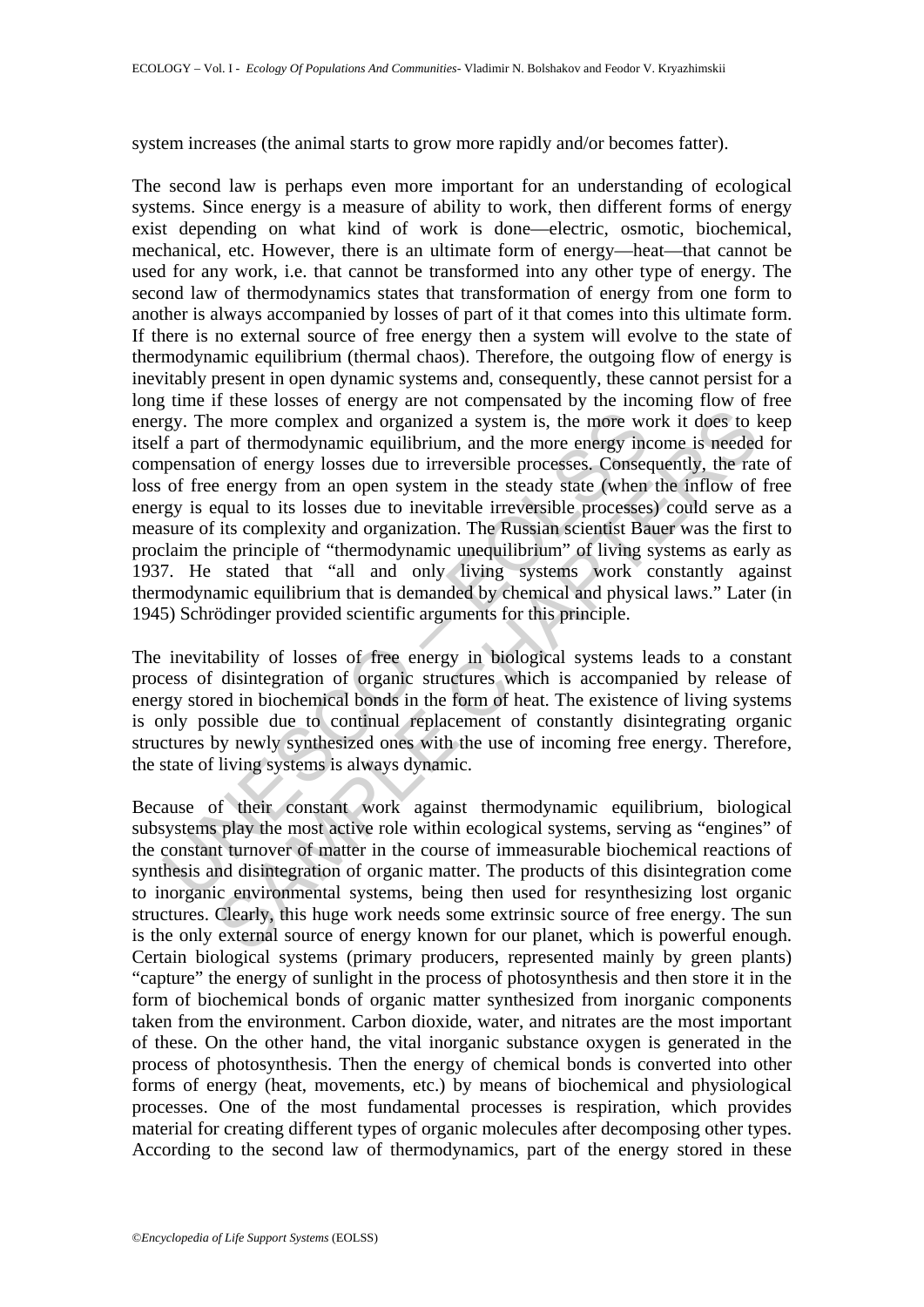molecules (in the form of chemical bonds) is totally lost. This means that in the process of respiration, complex organic molecules are disintegrated into simple inorganic components (carbon dioxide, water). Therefore, the intensity of respiration manifests the intensity of irreversible processes within a living system. On the other hand, respiration is a source of carbon dioxide, which then is used for resynthesizing organic matter by primary producers.

There are some other forms of work (wind, streams of water, waves, etc.) in inorganic parts of ecological systems that also comes from solar energy*.* Most of the energy moving social systems also comes from the sun, through coal, oil, or hydropower*.* All the cycles of matter on Earth are driven by the flow of energy coming from the sun and the greater part of these turnovers (biogeochemical cycles) is the result of work of natural ecological systems. These systems rely on abundant, diffuse, and available sources of energy, while social and economic systems rely on more scarce, concentrated and, consequently, expensive ones. Moreover, these concentrated sources of energy (oil, coal, and gas) are products of the work of biological systems in the past, which have been accumulated as so-called reserve funds of the biosphere.

There is more and more evidence that on the earth these are living beings in all their diversity which provide the surprisingly constant physical and chemical conditions of our planet (composition of the atmosphere and ocean, surface temperature, etc.). In some sense this constancy is similar to homeostasis of an organism, and such similarity has prompted some views of the biosphere as a super-organism with its own regulating and stabilizing mechanisms.

# **3. Hierarchy of Ecological Systems**

ces of energy, while social and economic systems rely on more sc<br>consequently, expensive ones. Moreover, these concentrated sou, and gas) are products of the work of biological systems in the<br>accumulated as so-called reser energy, while social and economic systems rely on more scarce, concentrated unergy, while social and economic systems rely on more scarce, concentrated unergations) are products of the work of biological systems in the pas Modern ecology as a science can be subdivided into several parts according to the hierarchy of ecological systems based on the hierarchy of biological ones, which makes the active, i.e. functionally most important, part of corresponding ecological systems. However, not all levels of biological systems could serve as a subsystem within ecological systems. For instance, a separate intracellular structure (e.g. a nucleus) does not directly interact with the inorganic environment; their environment is totally biological. Any functional system of organs within an organism also does not interact with the inorganic environment as a separate entity.

The first structural level of biological systems that directly interact with the surrounding environment (both organic and inorganic) is the level of an organism. This level is the subject of ecological physiology and studies "organism–environment" systems. This discipline is distinguished from pure physiology. Ecological physiology (which is also often called "factorial ecology") always considers an organism as a whole together with its relationships with environmental factors, whereas physiology deals mostly with different functional systems (respiratory system, digestive system, nervous system, etc.) within an organism.

However, in nature organisms never exist separately. They always form groups with interactions between different organisms within them as well as with other components of the environment (both organic and inorganic). These interactions are studied in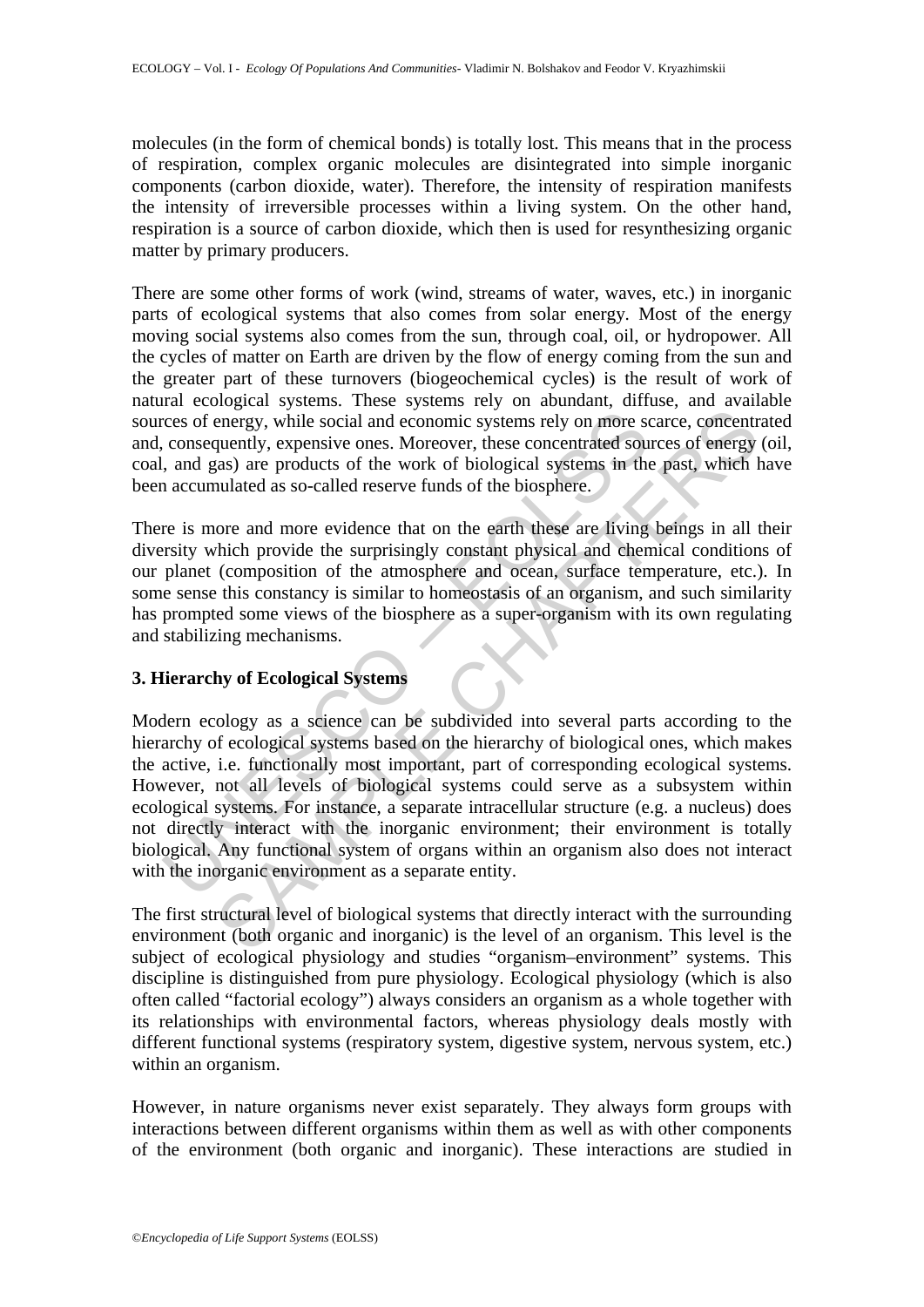population ecology. The most general definition of a population is a group of organisms belonging to the same species that occupy a certain area and are to a certain extent isolated from other groups.

Interacting populations of different species make up the biological subsystem of the higher level of community or biocenosis. This subsystem forms an ecosystem (in a narrow sense) or biogeocenosis together with inorganic environmental systems present in the territory occupied by these interacting populations. The ecological science that deals with such systems is called biogeocenology.

All the ecosystems of our planet form the biota of the earth. This huge biological system is a subsystem of the global ecosystem—biosphere. This ecological system, belonging to the highest structural level, is a superior life-supporting system. The biosphere is the subject of the youngest of the ecological sciences—global ecology.

The above structural scheme of ecological systems, though very rough, is presented in Figure 2. This scheme shows that systems of sub-organismic level are the subject of several biological sciences, but not ecology. In addition, it indicates that there are at least two approaches for classification of living systems at the super-organism level: ecological and phylogenetic or systematic. These two approaches display different aspects of biological systems of the earth. The first (ecological) approach emphasizes the functional organization of life, while the second (systematic or phylogenetic) deals more with evolution and genetic distances between different living beings.



Figure 2. Structural levels of biological systems and corresponding scientific areas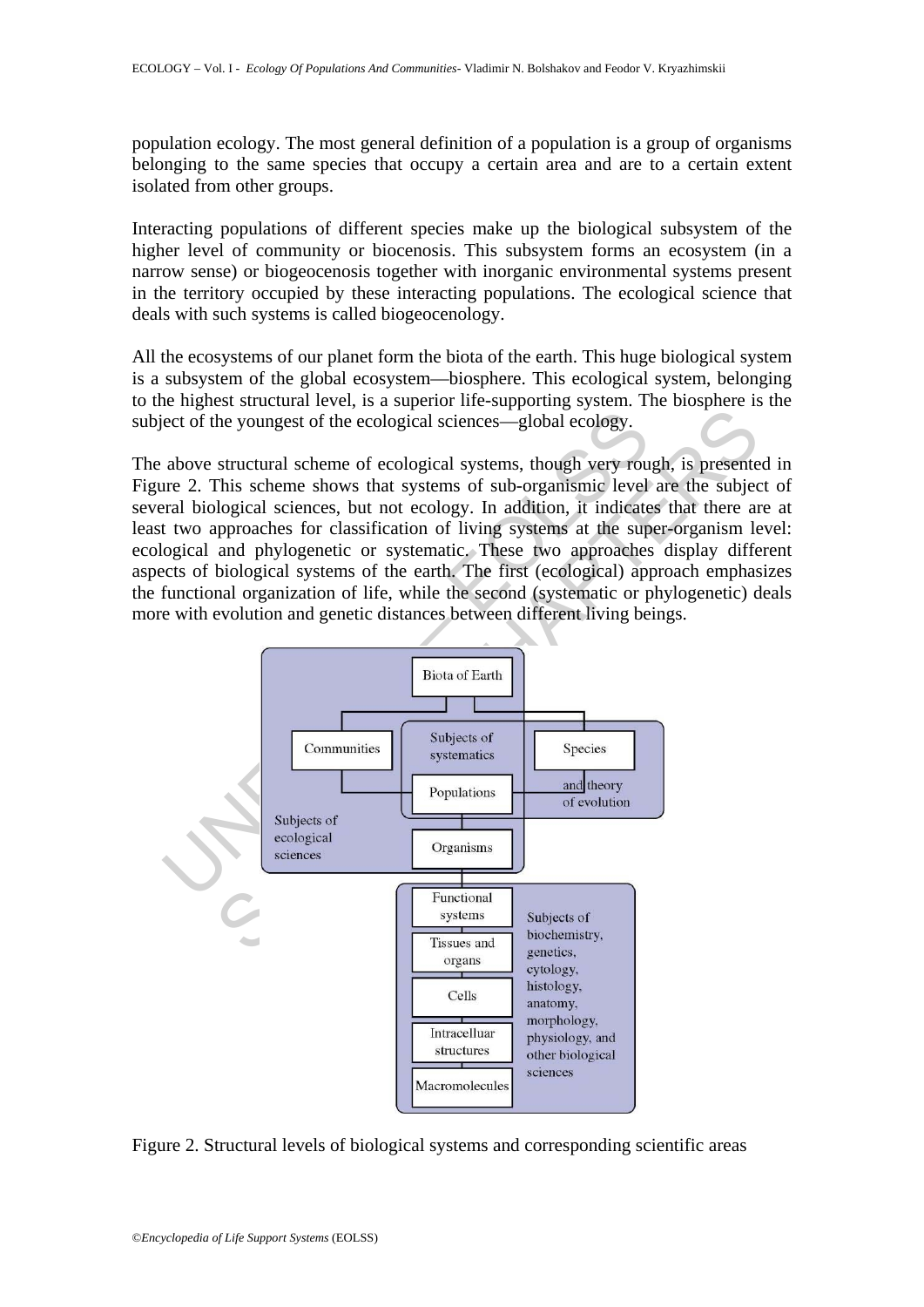# **4. Population Systems as a Crossroad of Ecology and Evolution Theory**

Population ecology is one of the most important of the ecological disciplines reviewed in the previous section. As presented in Figure 2, the global biota is formed by the whole set of different communities of living beings. On the other hand, each of the living organisms belongs to a certain biological species. In fact, the statement that the global biota is formed by the whole set of biological species is equally true.

Therefore, as mentioned, the global biota can be structured in two different ways ecological and systematic (phylogenetic). Within ecosystems, it is not the whole biological species that interacts with others, but certain populations of these. That is why populations are the common elements of both structures—ecological and systematic.

ie populations of one species are to some extent isolated from<br>sess genetic specificity. Genetic changes also occur not within a si<br>he population level. The main factors of evolution through<br>lation, mutation process, recom alations of one species are to some extent isolated from each other,<br>netic specificity. Genetic changes also occur not within a single organism<br>nulation level. The main factors of evolution through natural selec<br>mutation p Since populations of one species are to some extent isolated from each other, they possess genetic specificity. Genetic changes also occur not within a single organism, but at the population level. The main factors of evolution through natural selection (isolation, mutation process, recombination, and fluctuations of numbers) act at this very structural level. Therefore, it is at the population level where ecology is integrated to a large extent with the theory of evolution (see Figure 2).

Besides this principal feature of population level, there are other factors indicating the importance of population ecology, since the interactions between different biological species occur at the population level rather than at the level of a separate organism.

For example, a predator either kills its prey or does not—the interaction between predator and prey at the level of an organism is too simple for revealing any regularity. At the level of populations, however, predators act as a factor of prey's mortality (they kill some proportion of the prey's population which could be different under different conditions).

The basic elements of a population as a system are individuals, that is, separate organisms. However, in some species it is not easy to separate individuals from each other. This happens where vegetative reproduction predominates over sexual reproduction (perennial herbs are one example). That is why the theory of population ecology was based first of all on studying animals.

- -

-

TO ACCESS ALL THE **26 PAGES** OF THIS CHAPTER, Visit[: http://www.eolss.net/Eolss-sampleAllChapter.aspx](https://www.eolss.net/ebooklib/sc_cart.aspx?File=E6-70-09)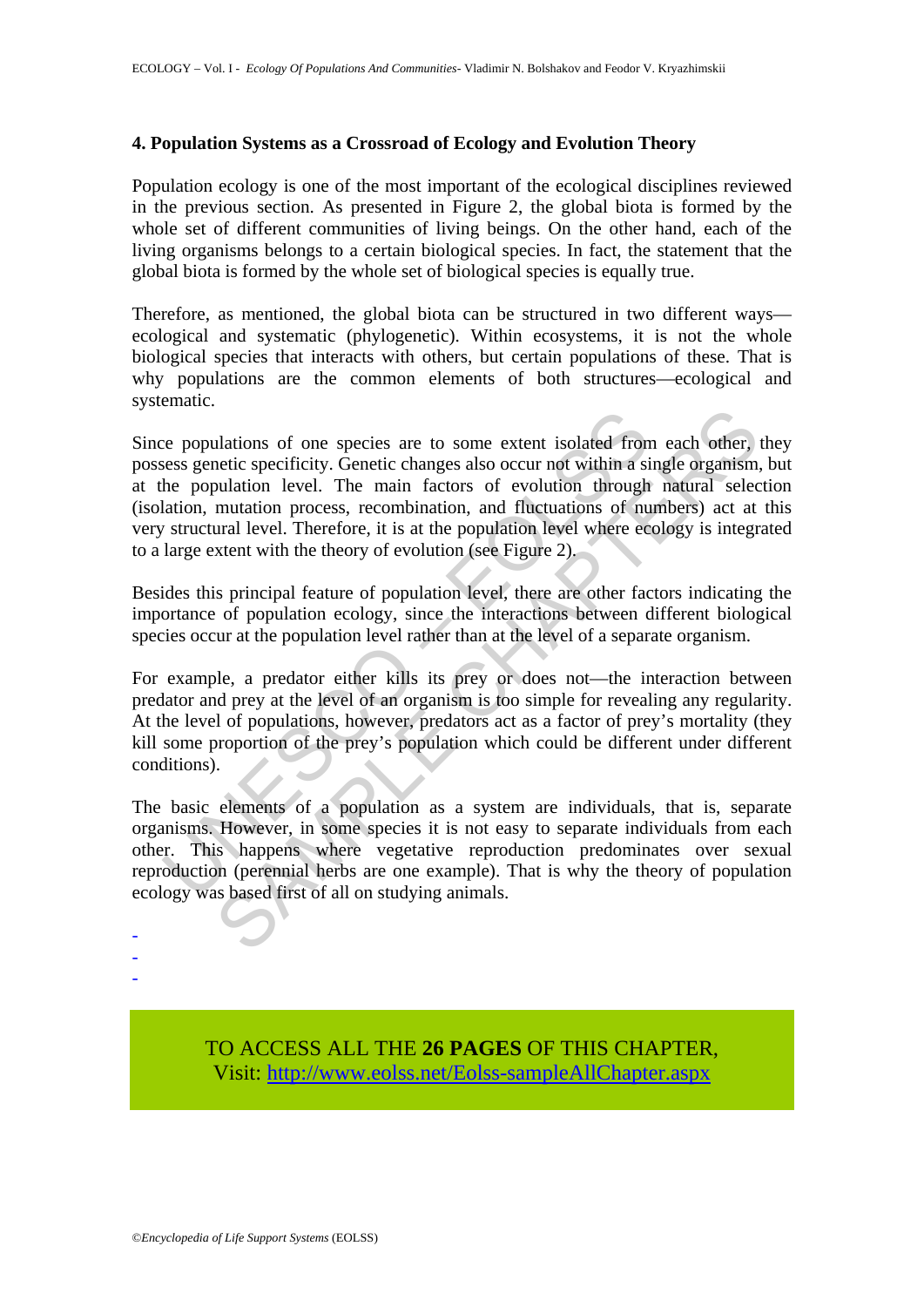### **Bibliography**

Bauer E. S. (1937). *Theoretical Biology*. Moscow: VIEM (in Russian). [This pioneering book explained the necessity for living systems to work against thermodynamic equilibrium with the use of extrinsic sources of free energy.]

Bazykin A. D. (1985). *Mathematical Biophysics of Interacting Populations*. Moscow: Nauka (in Russian). [In this book different mathematical models of interacting populations are presented and analyzed.]

Bertalanffy L., von (1956). General system theory. *General Systems*, pp. 1–10 [This paper by one of the founders of the systems approach explains its general principles.]

Gause G. F. (1934). *The Struggle for Existence*. Baltimore, MD: Williams and Wilkins. [This is a pioneering book dedicated to the theory and experimental studies of exploitation and competition.]

Gorshkov V. G. (1988). Limits of stability of the environment. *Doklady Akademii Nauk SSSR* **310**(4), 7– 16 (in Russian). [This paper is concerned with present evidence that the whole set of living systems act as a stabilizing mechanism for the earth.]

In Russian). [This paper is concerned with present evidence that the whole set colidizing mechanism for the earth.]<br>
ing C. S. (1966). The functional response of predators to prey density and it<br>
alation regulation. *Memoi* m). [This paper is concerned with present evidence that the whole set of living systems and contentain for the earth.]<br>
... (1966). The functional response of predators to prey density and its role in minicry<br>
...(1966). Holling C. S. (1966). The functional response of predators to prey density and its role in mimicry and population regulation. *Memoirs of the Entomological Society of Canada* **48**, 1–85. [This work gives the theoretical and experimental evidence of functional response as a tendency for stabilization of the amount of consumed food with the increase in its abundance.]

Holling C. S. (1973). Resilience and stability of ecological systems. *Annual Review of Ecological Systems* **4**, 1–23. [This paper gives a concept of ecological resilience.]

Kozlowski J. (1991). Optimal energy allocation models—an alternative to the concept of reproductive effort and cost of reproduction. *Acta Oecologica* **12**, 11–33. [This paper gives a new approach to describing the population parameters (such as growth rate, maturation time, etc.) on the basis of energy flows in contrast to traditional concepts.]

Lindemann R. L. (1942). The trophic-dynamic aspect of ecology. *Ecology* **33**, 399–418 [A pioneering paper which introduced the concepts of energy flows into ecology.]

Lotka A. J. (1925). *Elements of Physical Biology*, 460 pp. Baltimore, MD: Williams and Wilkins. [In this book the author made one of the first attempts to present mathematical descriptions of some ecological processes.]

Lovelock J. E. (1979). *Gaia: A New Look at the Life on Earth*. Oxford, New York: Oxford University Press. [This book presents an idea of life on Earth as the kernel of a huge self-supporting and selforganizing global super-system (Gaia).]

Malthus T. (1798). *An Essay on the Principle of Population*. London: Johnson. [This pioneering book on population dynamics introduced the model of infinite population growth.]

May R. M. (1975). Biological populations obeying difference equations: stable points, cycles, and chaos. *Journal of Theoretical Biology* **51**, 511–524. [This paper gives mathematical evidence of the importance of temporal structure of population processes for their dynamics.]

May R. M. (1986). When two and two do not make four: nonlinear phenomena in ecology. *Proceedings of the Royal Society* **228**, 241–266. [In this paper the importance of nonlinear phenomena for the dynamics of ecological systems is demonstrated.]

McNamara J. M. and Houston A. I. (1996). State-dependent life histories. *Nature* **4**(3), 58–63. [This paper introduces a new approach for describing the dynamics of a population that is based not only on age structure, but takes into account the state of individuals, with age being only one of the factors influencing this state.]

Möbius K. (1877). *Die Auster und Austernwirtschaf*. Berlin. [This book is the first demonstrating community (biocenosis) as a whole system at the example of oyster banks].

Park T. (1962). Beetles, competition, and populations. *Science* **138**, 1369–1375. [In this paper a series of experiments on competitive exclusion are described.]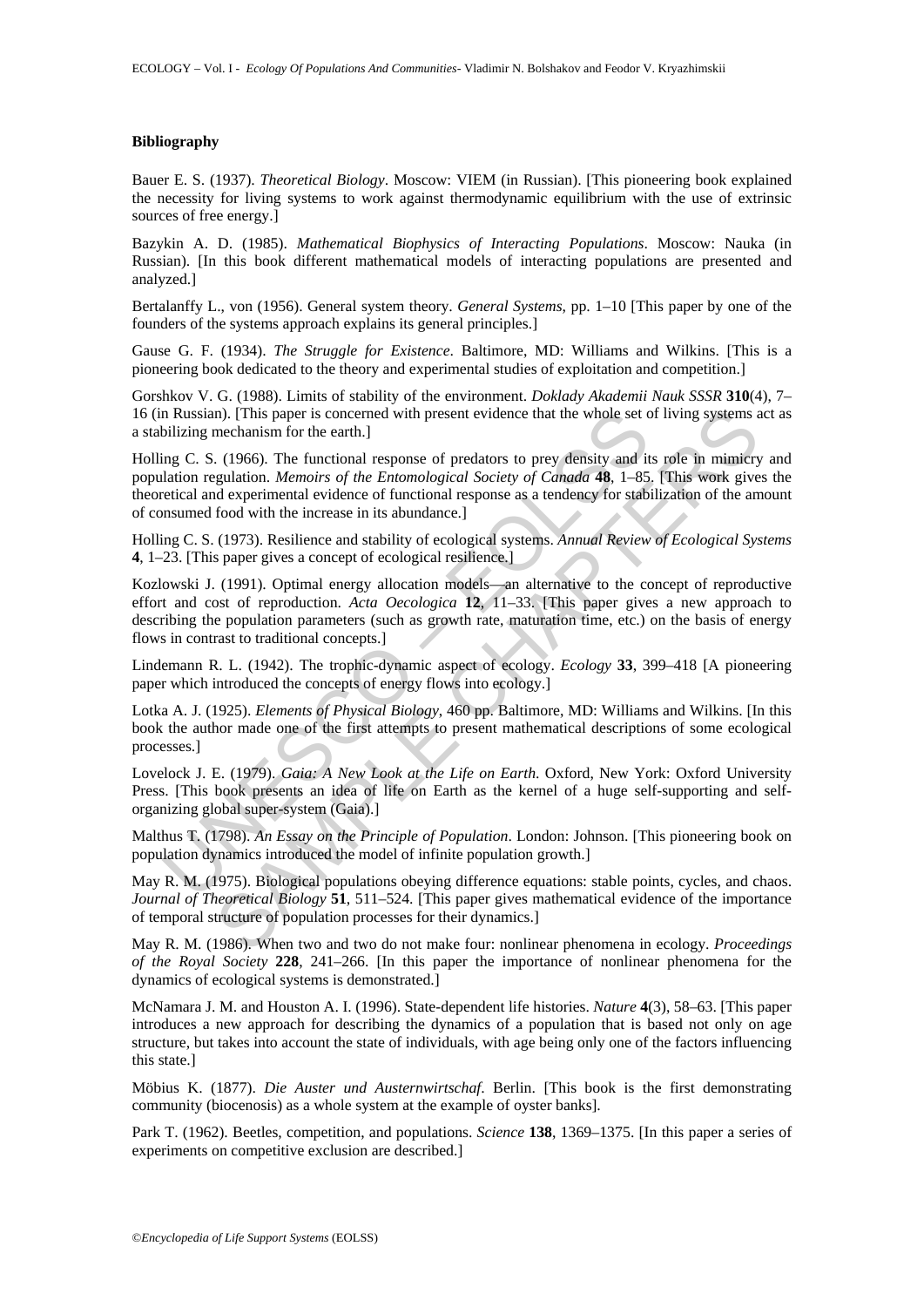Pink E. (1978). *Evolutionary Ecology*. New York: Harper and Row. [This is a textbook on ecology with the emphasis on evolutionary aspects.]

Prigogine I. (1978). Time, structure, and fluctuations. *Science* **201**, 777–785. [In this paper thermodynamics of open systems is considered, emphasizing the role of irreversible processes and the second law of thermodynamics.]

Schrödinger, E. (1945). *What is Life?* Cambridge: Cambridge University Press. [This book gives theoretical arguments for considering living systems from the viewpoint of thermodynamics.]

Shvarts S. S. (1967). Population structure of a species. *Zoologicheskiy Zhurnal* **46**, 1456–1469 (in Russian). [This papers gives the idea of population as elementary units of spatial organization of a biological species.]

Shvarts S. S. (1971). Population structure of a biogeocenosis. *Izvestiya AN SSSR, Ser. Biol.* **28**(4), 485– 493 (in Russian). [This paper gives an idea of populations as elementary units of functional organization of a biogeocenosis or ecosystem.]

Shvarts S. S. (1977). *The Evolutionary Ecology of Animals*, 292 pp. New York, London: Consultants Bureau. [This book presents the ideas of the role of population processes in evolutionary changes at the stage of forming a new species (microevolution).]

Vernadskii V. I. (1978). *Living Substance*, 358 pp. Moscow: Nauka (in Russian). [This book demonstrates the ideas of global role of life in geochemical turnover on Earth and the concept of the biosphere.]

Volterra V. (1926). Fluctuations in the abundance of a species considered mathematically. *Nature* **188**, 558–560. [This paper is a classical one in presenting the dynamics of ecological systems in the form of differential equations.]

### **Biographical Sketches**

Its S. S. (1977). The Evolutionary Ecology of Animals, 292 pp. New York,<br>au. [This book presents the ideas of the role of population processes in evolu<br>of forming a new species (incircevolution).]<br>and addskii V. I. (1978). . (1977). *The Evolutionary Ecology of Animals*, 292 pp. New York, London, Consul<br>solook presents the ideas of the role of population processes in evolutionary changes<br>s hook presents the ideas of the role of population p **Vladimir N. Bolshakov** is professor of zoology at the Urals State University and the director of the Institute of Plant and Animal Ecology, Ural Division of the Russian Academy of Sciences in Yekaterinburg, Russia. He is one of the leading scientists in the field of population and evolutionary ecology and protection of animals. He graduated from the Urals State University and since that time he has got scientific degrees of Candidate of Sciences, and Doctor of Sciences. He has made a significant contribution to the elaboration of fundamental problems of ecology, in the theory of intraspecific diversity and ecological adaptations. He has studied different forms of intraspecific diversity, structures of animal populations, their dynamics and stability under the influence of different anthropogenic factors. He has also examined some theoretical problems of productivity, stability, and protection of mountainous and northern ecosystems, as well as the theory and practice of ecological forecasting and ecological expertise. He has published more than 340 scientific works, with 20 books. He supervised 40 doctoral students in the field of ecology. V. N. Bolshakov conducts some courses at the Urals State University, with more than 50 undergraduate students being taught every year. He took part in numerous scientific expeditions to different regions of Russia and other countries. He is an editor-in chief of the first Russian academic journal in the field of ecology—the *Russian Journal of Ecology*. He also is a member of several editorial boards of Russian academic journals (*Russian Journal of Zoology*, *Science in Russia*, and others), as well as an international journal on mountain ecology—*Pirineos* (Spain). He is a chairman of the Russian National Committee on the UNESCO MAB Programme and a President of the Russian Theriological Society. His awards include a Gold Medal of the Russian Academy of Sciences and International Award of Karpinski (Germany). He is an active member of the Russian Academy of Sciences in the field of ecology.

**Feodor V. Kryazhimskii** is a professor of ecology at the Urals State University and head of Laboratory of Population Ecology and Functional Biocenology at the Institute of Plant and Animal Ecology, Urals Division of the Russian Academy of Sciences in Yekaterinburg, Russia. He graduated from the Urals State University in 1973 and since that time has got scientific degrees of Candidate of Sciences and Doctor of Sciences in the field of ecology. He is a leading specialist in the field of population ecology, functional biocenology, and ecological energetics. He took part in different expeditions to polar regions of Russia, studying interactions between population characteristics and extrinsic factors. He has published